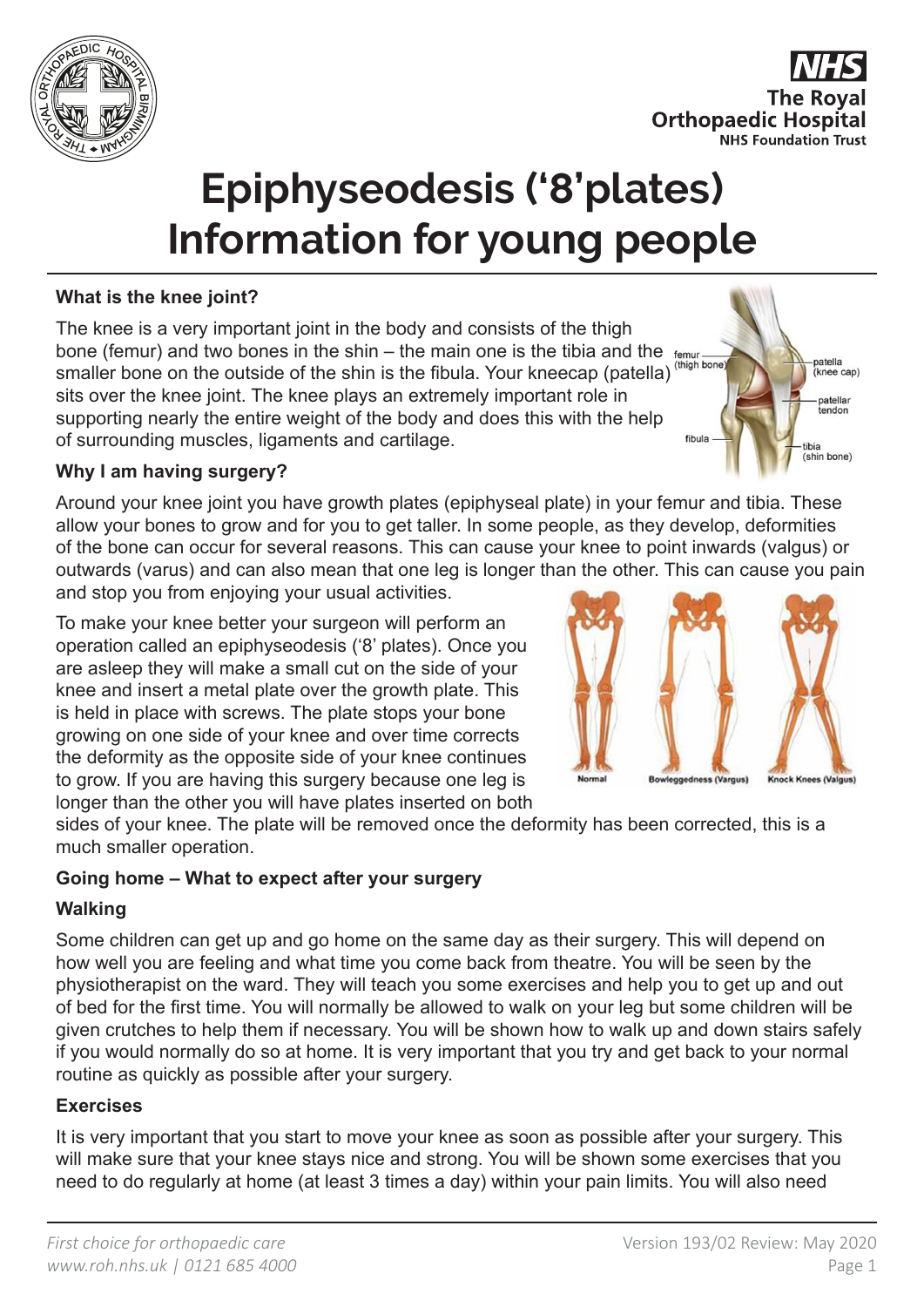



to see a physiotherapist as an outpatient; this will be discussed with your parents before you go home.

#### **Self care**

It is important that you get back to your normal daily routine as soon as you can after your surgery. Some children need help initially (either from your parents or the nursing staff) to do things such as getting in and out of bed, getting washed and dressed and going to the bathroom etc. By the time you go home most children are able to complete their normal self care activities by themselves.

#### **Pain relief**

It is normal for your knee to hurt after your surgery. You will be given some medicine to help with the pain. It is important that you let your parents know if your knee hurts and to take your medicine as the nurses tell you too. You will be given some medicine to take home with you, if you run out then see your GP.

#### **Ice**

Ice can be helpful to reduce pain/swelling. It is important that you do not get the plasters on your knee wet so cover them with a plastic bag. Wrap a bag of ice/frozen peas in a damp towel and put it on your knee for 10-15 minutes. This can be repeated every 3-4 hours.

#### **Wound care**

After your surgery you will have a large bandage around your knee which can be taken off after 2 days. Under this you will have small plasters which need to stay on. Your wounds will need to be kept clean and dry. The nursing staff will provide your parents with more information about wound care when you go home.

#### **Sleeping**

It is important that you DO NOT sleep with a pillow or towel underneath your knee as this will stop you being able to fully straighten your knee and your recovery will take longer.

#### **School**

You are usually allowed to go back to school as soon as you feel able to and your pain is controlled. It is important that your parents discuss this with your teachers as some schools will not let you go back whilst you are using crutches. You can discuss this with your physiotherapist on the ward.

## **PE and sport**

You will not be able to complete any impact activities (such as running, jumping, trampolining and contact games) for 6 weeks following your surgery. After this time you will be guided in what you are allowed to do by your physiotherapist.

If you have any questions or need any advice about your exercises then please contact the Physiotherapy Department between 8am - 4pm Monday to Friday on 0121 685 4120.

## **Instructions for after your surgery:**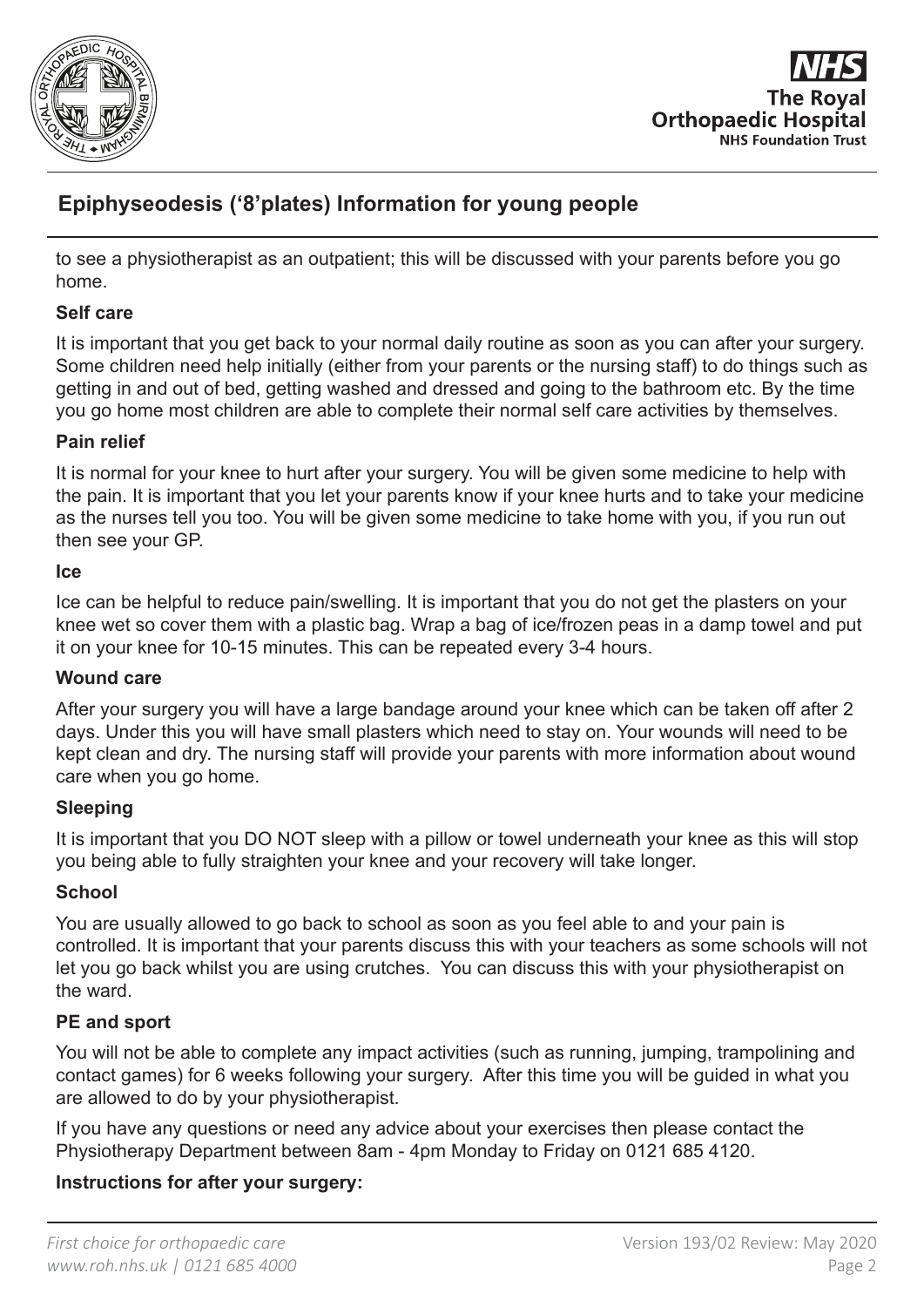



| PHYSIOTOOLS<br>РТ     | Epiphyseodesis<br>Royal Orthopaedic Hospital NHS Foundation Trust<br>Royal Orthopaedic Hospital<br>Bristol Road South, Northfield, B31 2AP, Birmingham, United Kingdom             |
|-----------------------|------------------------------------------------------------------------------------------------------------------------------------------------------------------------------------|
|                       | Lying on your back with legs straight.<br>Bend your ankles and push your knees down firmly against the bed. Hold                                                                   |
|                       | secs. - relex.<br>5<br>Repeat<br>10.<br>times.                                                                                                                                     |
| <b>Of Indotedo</b>    |                                                                                                                                                                                    |
|                       | Lying on your back. Place a rolled up towel under your operated knee.                                                                                                              |
|                       | Tighten your thigh muscle and lift your heal off the bed by straightening<br>your knee (make sure you keep your thigh on the towel). Hold approx.<br>5.<br>secs, and slowly relax. |
| CFRysolate.           | Repeat<br>10.<br>times.                                                                                                                                                            |
|                       |                                                                                                                                                                                    |
|                       | Lying on your back with your operated leg straight.                                                                                                                                |
|                       | Lift your leg 20 cm off the bed. Hold approx 5 secs. - slowly relax.                                                                                                               |
|                       | Repeat<br>10.<br>times.                                                                                                                                                            |
| <b>ST Transfering</b> |                                                                                                                                                                                    |
|                       |                                                                                                                                                                                    |
|                       | Lying on your back.                                                                                                                                                                |
|                       | Bend and straighten your leg.                                                                                                                                                      |
|                       | Repeat 10<br>times.                                                                                                                                                                |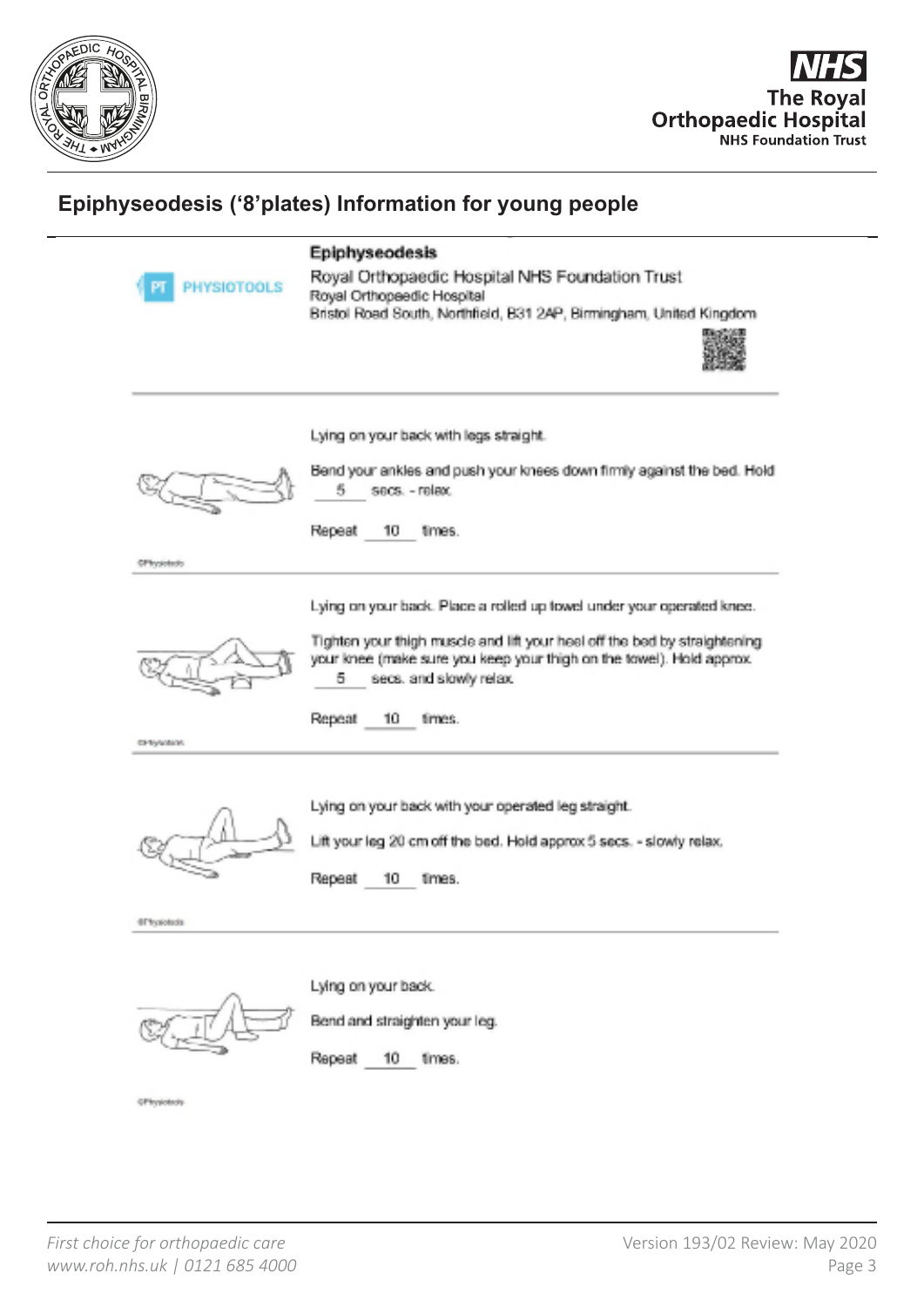